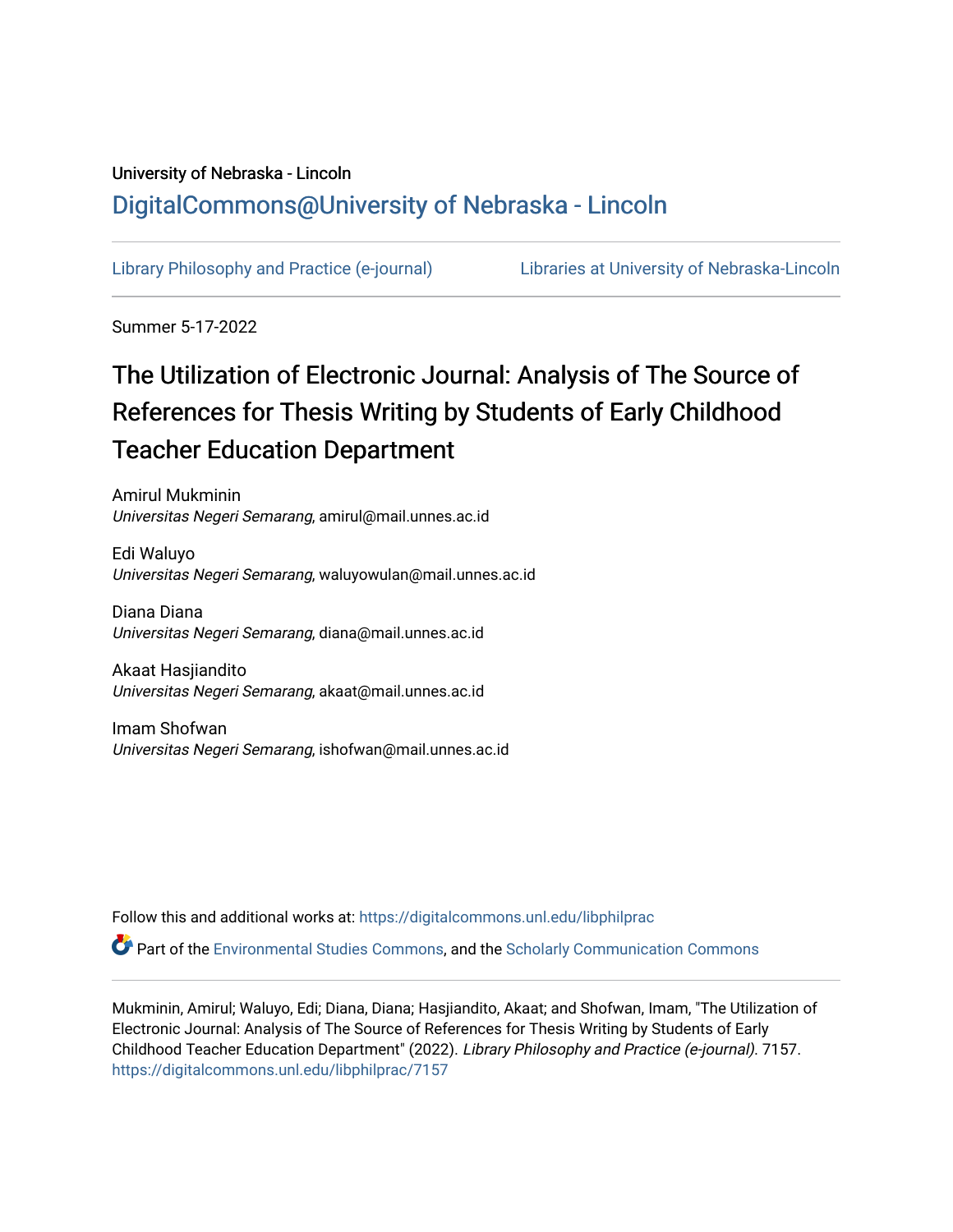# **The Utilization of Electronic Journal: Analysis of The Source of References for Thesis Writing by Students of Early Childhood Teacher Education Department**

Amirul Mukminin, Department of Early Childhood Educational Teacher, Faculty of Education, Universitas Negeri Semarang, [amirul@mail.unnes.ac.id](mailto:amirul@mail.unnes.ac.id)

Edi Waluyo, Department of Early Childhood Educational Teacher, Faculty of Education, Universitas Negeri Semarang, Indonesia, [waluyowulan@mail.unnes.ac.id](mailto:waluyowulan@mail.unnes.ac.id)

Diana Diana, Department of Early Childhood Educational Teacher, Faculty of Education, Universitas Negeri Semarang, Indonesia, [diana@mail.unnes.ac.id](mailto:diana@mail.unnes.ac.id)

Akaat Hasjiandito, Department of Early Childhood Educational Teacher, Faculty of Education, Universitas Negeri Semarang, Indonesia, [akaat@mail.unnes.ac.id](mailto:akaat@mail.unnes.ac.id)

Imam Shofwan, Department of Nonformal Education, Faculty of Education, Universitas Negeri Semarang, Indonesia, [ishofwan@mail.unnes.ac.id](mailto:ishofwan@mail.unnes.ac.id)

**Abstract** Universitas Negeri Semarang (UNNES) through its library technical implementation unit, especially in the sector of journal developers, has subscribed to numerous journals which have international reputation such as Sage, Oxford Journal, Emerald, Cambridge Journal, Springer Link, IEEE, Sage Research Method, ProQuest, and JSTOR. The existence of these journals are able to help the academic community in learning activities and in enriching the reference in order to create scientific papers, especially thesis. The purpose of this study was to analyze the level of understanding of students in the utilization of electronic journals, to find out what reference sources are used, and to analyze how big the utilization of electronic journals was as references for thesis writing by students in the Department of ECTE. This research utilized a quantitative research method. Respondents in this study were students in the ECTE Department who were currently working on their thesis. Data collection for this study was carried out by using observation techniques and using questionnaires related to understanding and utilization of electronic journals by ECTE students. The number of respondents taken was 47 students who were working on their thesis. And the data analysis was presented by descriptive percentages. The results showed that the level of understanding of students in the utilization of electronic journals was 40.38% at the good level, 50% at the moderate level and 9.62% at the poor level. Sources of reference used by students in research are electronic journals (41.97%), books (36.63%), legislation (7.8%) and internet sources (13.63%). While the utilization of electronic journals as sources of reference used by students showed 44.23% or almost half of the references used are in the form of journals.

# **Keywords**

Electronic journals, References, Students, Thesis.

# **Introduction**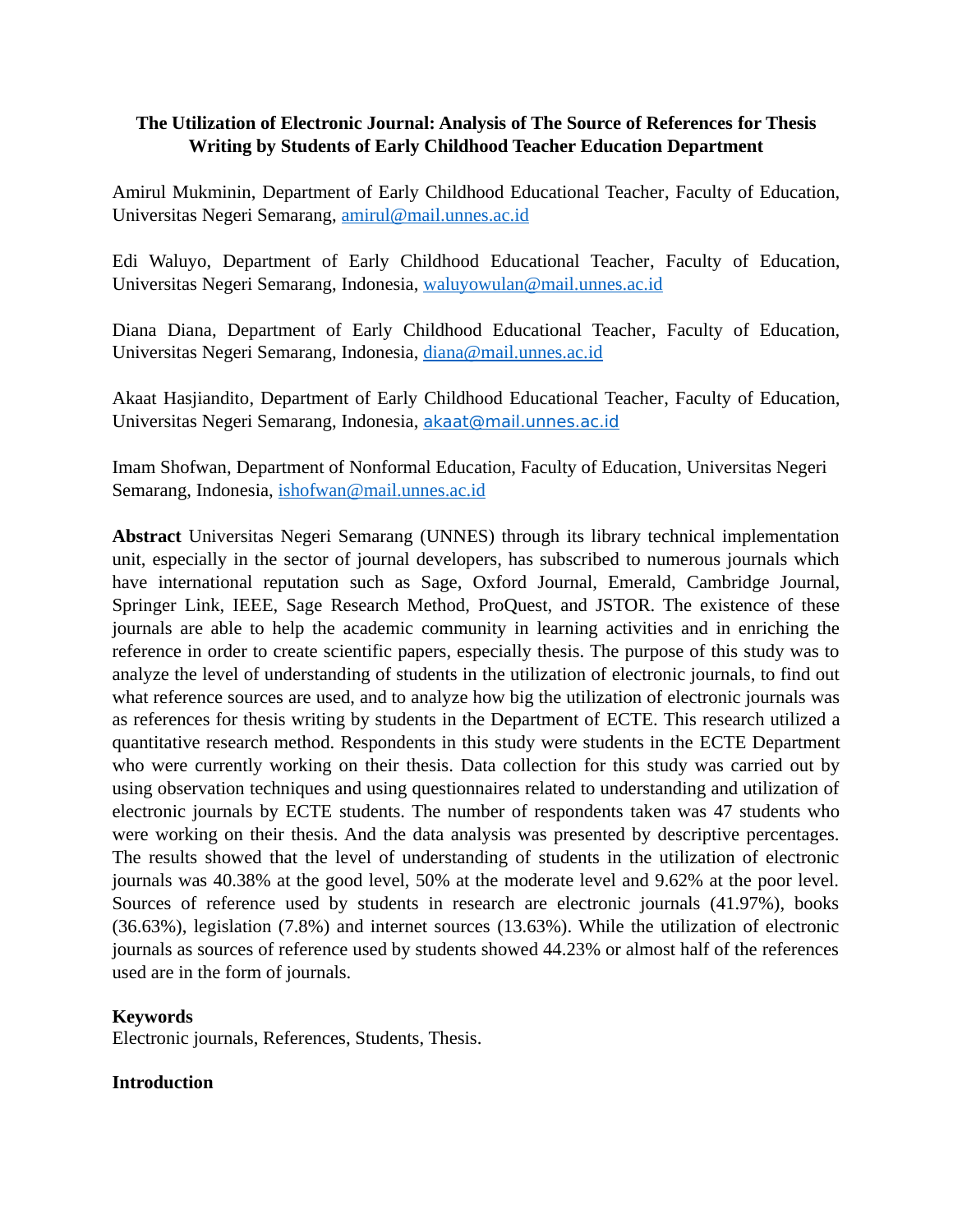In 1665, scientific journals raised in the academic world as a part of the tradition of British scientists which eventually spread widely throughout the world. At the first stage, the journal was published in printed form. In the early 1990s electronic journals were developed and entered the trial stage, however at that time most people still presumed these electronic journals as future fantasy (Pendit, 2008). At that time, printed journals were indeed the focus of scientific activities and were the main collections of universities. The situation has changed nowadays, most scientific journals have been published in electronical form and some links are even available in an article which refer one text to another as more references. The existence of electronic journals is able to shift the role of printed journals which are considered to take too long in the process and require large funds for their utilization and publication (Prahastuti, 2006).

In the current era, the utilization of electronic journals is even increasing when compared to printed journals. This increment happens because of there are many advantages of electronic journals. Some of these advantages are being able to save time, money and energy. Adriaty (2006) explained that there are three advantages of electronic journals, which are: for publishers to be able to distribute journals more economically, for universities to save costs, and for writers to reduce the publishing process. Electronic journals are journals which are available electronically in a hosted online database (Lancaster, 1995). Another opinion from Jones (2009) states that electronic journals are a certain method to distribute printed journals.

In the era of information technology like nowadays, the publication of scientific papers in online form is the easiest and most affordable way. Most of universities already own or subscribe to both local and international online journal because of the needs of their lecturers and students. The academic community in universities are able to utilize electronic journals anytime and from anywhere. The existence of these electronic journals is expected to support the research and learning processes as a source of reference that can be accessed quickly and easily (Azwar and Amaliah, 2017).

From the accessibility point of view, electronic journals can be divided into two, which are *open access journals* and *closed access journals*. *Open access journals* are journals that can be accessed or downloaded freely without certain requirement to subscribe which reduce the difficulty of readers in obtaining scientific information. While *closed access journals* are journals that cannot be accessed or downloaded freely, the reader must subscribe in advance to be able to access this type of journal (Azwar, 2013). The reputation of both *open access journals* and *closed access journals* can be seen from the content contained in their published articles. An internationally reputed electronic journal is able to provide top quality and latest information. In contrast, there are also many electronic journals which are not managed optimally only able to provide less valid information and contain information which is not up to date.

UNNES through its library technical implementation unit, especially in the sector of journal developers, has subscribed to numerous journals which have international reputation such as Sage, Oxford Journal, Emerald, Cambridge Journal, Springer Link, IEEE, Sage Research Method, ProQuest, and JSTOR. The existence of these journals are able to help the academic community in learning activities and in enriching the reference in order to create scientific papers, especially thesis. The existence of these journals helps the academic community in learning activities and in enriching the reference to writing scientific papers, especially thesis. These scientific journals are closely related to role of information sources, scientific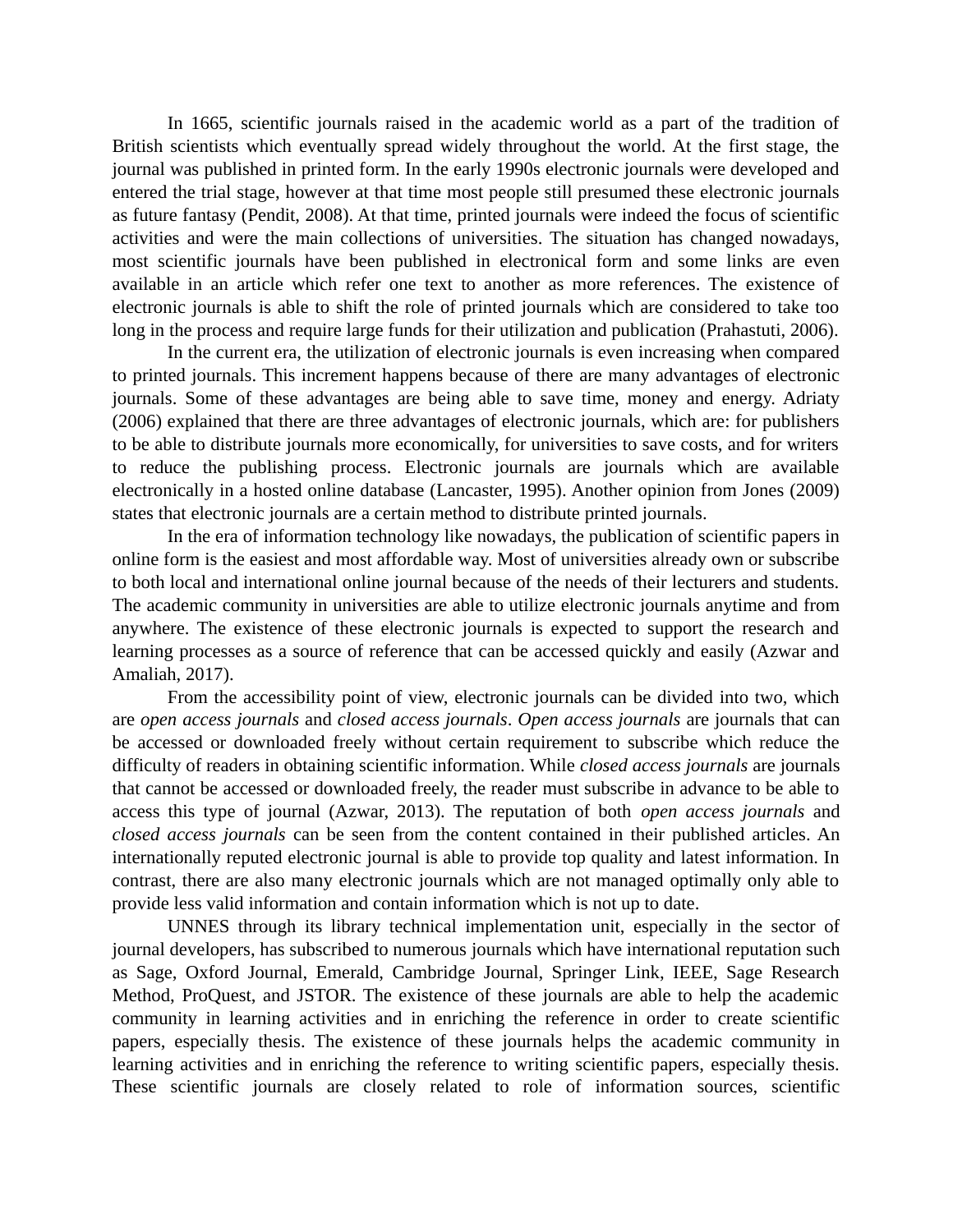communication which is expected to be used by the students as the latest main reference. Nowadays, journals are used as primary sources of references because scientific journals contain a collection of articles which are published periodically, written by scientists, researchers as well as academics and practitioners to report the results of their latest research. Articles which are published in scientific journals have gone through a process of rigorous peer review and tight selection process from reviewers in their respective fields. The purpose of the peer review process is to ensure that the articles published have both good quality and validity (Cahyadi, 2017).

Annual subscription to electronic journals which practiced by UNNES requires a large budget. In addition to spend budget to subscribe these electronic journals, the journal developers of the UNNES also conduct socialization activities to the academic community in the campus environment. The utilization of sources of references by students in their thesis writing can be seen in their bibliography. The bibliography is able to reflect the level of reference utilization. This is able to provide a certain analysis that can be done to determine the utilization level of sources of reference in students' thesis writing. Based on this, the authors intend to conduct research to determine the level of understanding of students in utilizing electronic journals as a source of thesis writing reference and to analyze how big the utilization of electronic journals as a source of thesis writing references by students in the Department of ECTE.

### **A. Research Method**

The approach used in this study is quantitative research, which was chosen because quantitative research was able to take data sources and could be presented in the form of numbers. In this research, the population was all students who were working on their thesis at the Department of ECTE Faculty of Education UNNES. The sample in this study was 47 students who were currently working on their thesis at the ECTE Department. Data collection techniques with observation, questionnaires, and documentation. And data analysis was presented by descriptive percentages.

#### **B. Discussion**

Universitas Negeri Semarang has subscribed to numerous journals which have international reputation for various scientific writing purposes. Electronic journals subscribed by UNNES such as Sage, Oxford Journal, Emerald, Cambridge Journal, Springer Link, IEEE, Sage Research Method, ProQuest, and JSTOR. Electronic journals have many advantages, which are saving time, money, energy and the ability to publish on time (Rejeki, 2013). In addition, another advantage of electronic journals is its capability to be accessed from anywhere and the availability of citation or indexing facilities so that students will be able to make quotations from the system and create bibliography automatically (Tresnawan, 2004).

Electronic journals are used as the main reference by students in their thesis writing because the content of the journal is the result of research and the material is updated (Harisyah, & Azwar, 2014). The writer/user will find the latest information in accordance with scientific disciplines, in this case is scientific content about early childhood education. The understanding of ECTE Department students in the utilization of electronic journals as a reference for thesis writing is at a good level (40.38%), at a sufficient level (50%) and at a poor level (9.62%).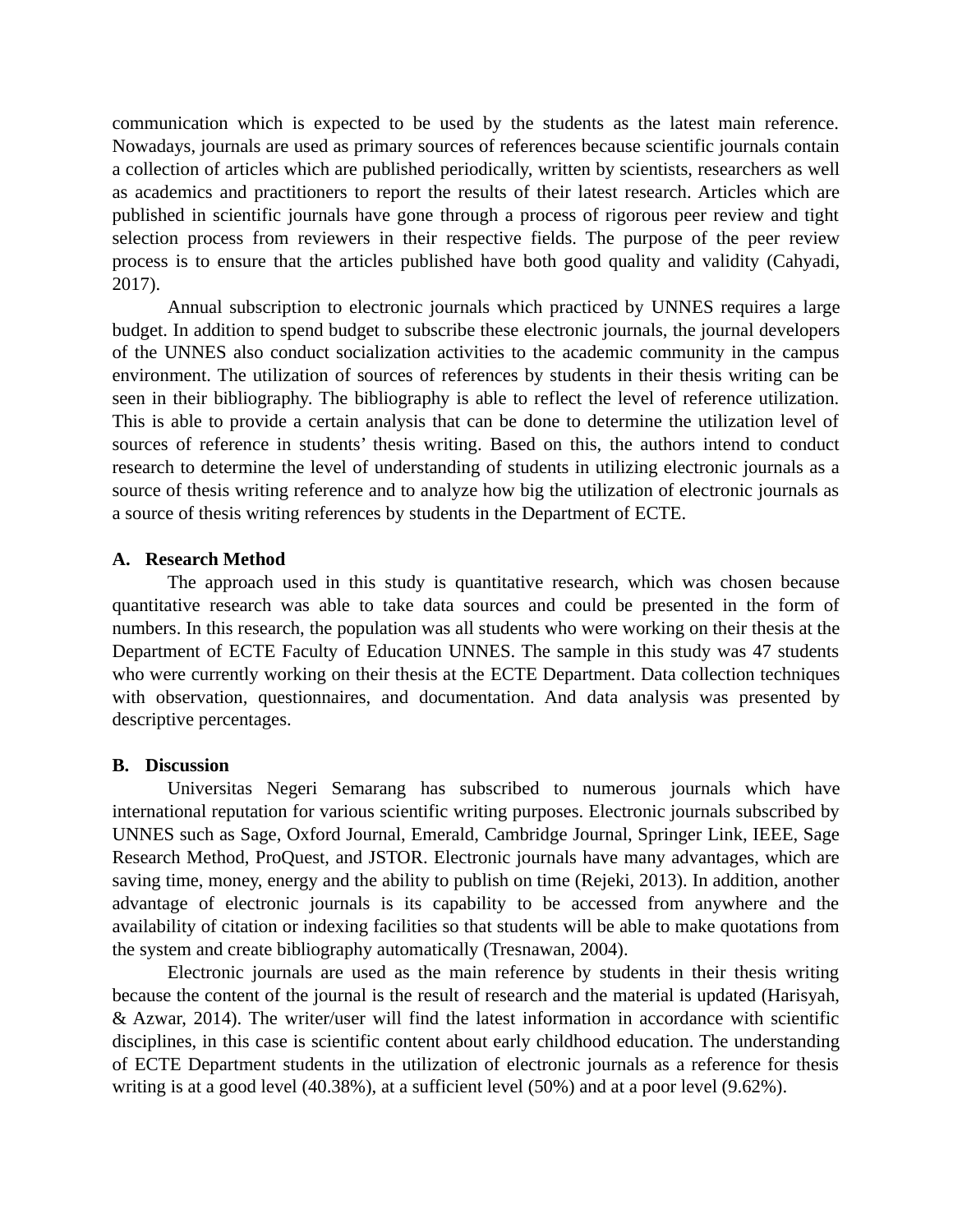One indicator which can be used to measure the level of student understanding is their understanding level of the utilization of an application about reference. Reference is an important part in writing scientific papers which is used to compare various ideas which have been found by the other authors as the result of previous studies (Supianti, 2018). One popular reference application used by academics is Mendeley. Mendeley is an application which can be used on Windows, Linux, Mac, launched by Mendeley Ltd with the aim of making it easier for writers to manage their literature. This application makes it possible to work together with other authors in the preparation of articles with sharing facilities, as well as allowing to freely store data of 2GB (Salija, 2016).

The types of sources used by students as reference in thesis writing include electronic journals (41.97%), books (36.63%), legislation (7.8%) and internet sources (13.63%). Existing electronic journals which are available on the internet are widely used by writers for numerous researches. Journals are the sources that contain the numerous information and the information are up-to-date (Vickery, 1987 in Hasan, 2013). Furthermore Hasan (2013) explained that the information which are acquired by writers can be used to identify the problem, formulate the solution scientifically, determine the design of data collection, choose data analysis techniques, interpret the collected data, and integrate findings with the existing theories.

Journal databases which accessed by majority of students in the ECTE Department were Google Scholar (94.2%), SpringerLink (34.6%) and Oxford Journals (26.9%). These electronic journal database were very useful for students as references for thesis writing. The existence of Google Scholar made it very easy and quick for students to get articles in accordance with their scientific disciplines. However, the utilization of electronic journals from other databases was not very widely accessed by students because of the English used in those databases was difficult to understand and contained new terms which were not familiar by students. Even though, the electronic journals which were available in these databases might contain good quality and had been through a peer-review process (Azwar & Amaliah, 2017).

Students in the ECTE Department who were currently writing thesis had utilized a lot of electronic journals. Nearly half (44.23%) of the total references which they used for the thesis reference were from electronic journals. The utilization of electronic journals is an activity carried out by a writer in using electronic journals to search for information to support their scientific papers writing process (Sawitry, 2011). Basically the utilization of electronic journals is a kind of service in the network/online with various sources of information from the network and plays an important role in the improvement of services for writers (Harisyah and Azwar, 2015).

#### **C. Conclusion and Suggestion**

Based on the data obtained, it can be concluded that:

1. The level of understanding of ECTE Department students in the utilization of electronic journals as reference for thesis writing shows at the good level is 40.38%, understanding at the sufficient level is as much as 50%, and understanding at the poor level is 9.62%.

2. Types of sources used by students as reference in the ECTE Department for thesis writing consist of electronic journals (41.97%), books (36.63%), legislation (7.8%) and internet sources (13.6 %).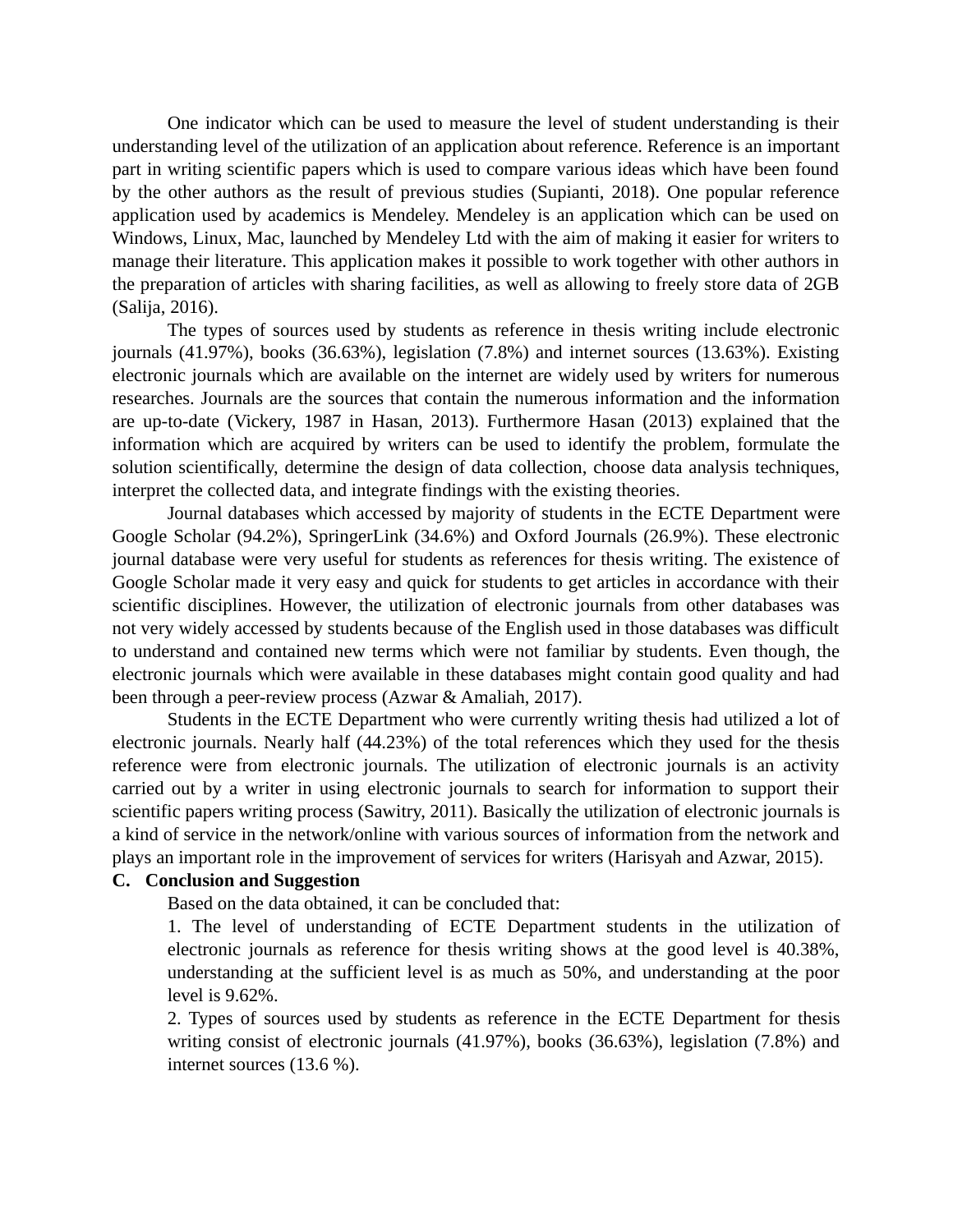3. The utilization of electronic journals as a source used by students as references in the ECTE Department for thesis writing as much as 44.23% or almost half of all references.

### **REFERENSI**

Arikunto, S. (2010). *Prosedur Penelitian Suatu Pendekatan Praktek*. Jakarta: Rineke Cipta.

- Adriaty, E. (2006). Pemanfaatan jurnal elektronik dan kemutakhiran informasi yang disatir dalam publikasi primer. Jurnal Perpustakaan Pertanian. Vol 14.
- Azwar, M. & Amaliah, R. (2017). Pemanfaatan jurnal elektronik sebagai sumber referensi dalam penulisan skripsi di Institut Pertanian Bogor. Libraria Vol 5(1).
- Azwar, M. (2013). Information literacy skills: Strategi penelusuran informasi online (Makassar Alaudin Press, 2013).
- Cahyadi, A. (2017). Pemanfaatan jurnal dalam penulisan skripsi mahasiswa program studi dokter (PSPD) UIN Syarif Hidayatullah Jakarta.
- Harisyah dan Azwar, Muhammad. (2015). Pemanfaatan Jurnal Elektronik Oleh Mahasiswa Fakultas Kedokteran Universitas Hasanuddin Makasar. *Jurnal Ilmu Perpustakaan, Informasi dan Kearsipan Khizanah al-Hikmah*, 3, No. 1 (2015), 83, *http://journal.uinalauddin.a.id/index.php/khizanah-al-hikmah/article/view/588.*
- Hasan, T. (2013). Kajian pemanfaatan jurnal online pada perpustakaan Universitas Riau Pekanbaru. Jurnal Gema Pustakawan Vol 1(1).
- Hermawan, W. (1993). Pengantar metodologi penelitian . Jakarta: Asosiasi Perguruan Tinggi Katolik dan Gramedia.
- Irawan, P. (1999). Logika dan prosedur penelitian: pengantar teori dan panduan praktis penelitian sosial bagi mahasiswa dan peneliti pemula. Jakarta: STIA LAN Press.
- Jones, W. (2009). E-journal access and management. New York. Routledge.
- Lancaster, F.W. (1995). The evolution of electronic publishing. Library Trends. Vol 3(4).
- Nurochman, A. (2011). Strategi digital untuk meningkatkan pemanfaatan e-journal: perspektif pustakawan dan perpustakaan. Jurnal visi pustaka. Vol(13).
- Pendit, P.L. (2008). Perpustakaan digital dari A sampai Z. Jakarta: Cita Rasa Karsa Mandiri.
- Prahastuti, S. (2006). Pemanfaatan jurnal ilmiah elektronik sebagai sarana komunikasi ilmiah di kedeputian bidang ilmu pengetahuan hayati. Lipi. Skripsi. Jakarta: Universitas Indonesia.
- Rejeki, Dwi Ovie (2013). Pemanfaatan E-Jurnal yang Dilanggan Perpustakaan Fakultas Kedokteran Universitas Andalas Bagi Mahasiswa Kedokteran. Jurnal Ilmu Informasi Perpustakaan dan Kearsipan, 2, No. 1.
- Salija. K. (2016). Mudah Membuat Sitasi dan Daftar Pustaka dengan Mendeley (Pertama). UNM. Retrieved from http://eprints.unm.ac.id/2527/2/Buku - Mendeley Menciptakan Komunitas Ilmiah Melalui Kerjasama Penelitian.pdf
- Sawitry, N.D. (2011). Pemanfaatan koleksi e journal bidang ekonomi dan bisnis oleh civitas akademika pada perpustakaan fakultas ekonomi dan bisnis (FEB) UIN Syarif Hidayatullah Jakarta. Jakarta: UIN Syarif Hidayatullah.
- Sugiyono. (2009). Metode penelitian kuantitatif, kualitatif, dan kombinasi (mix methods). Bandung: Alfabeta.